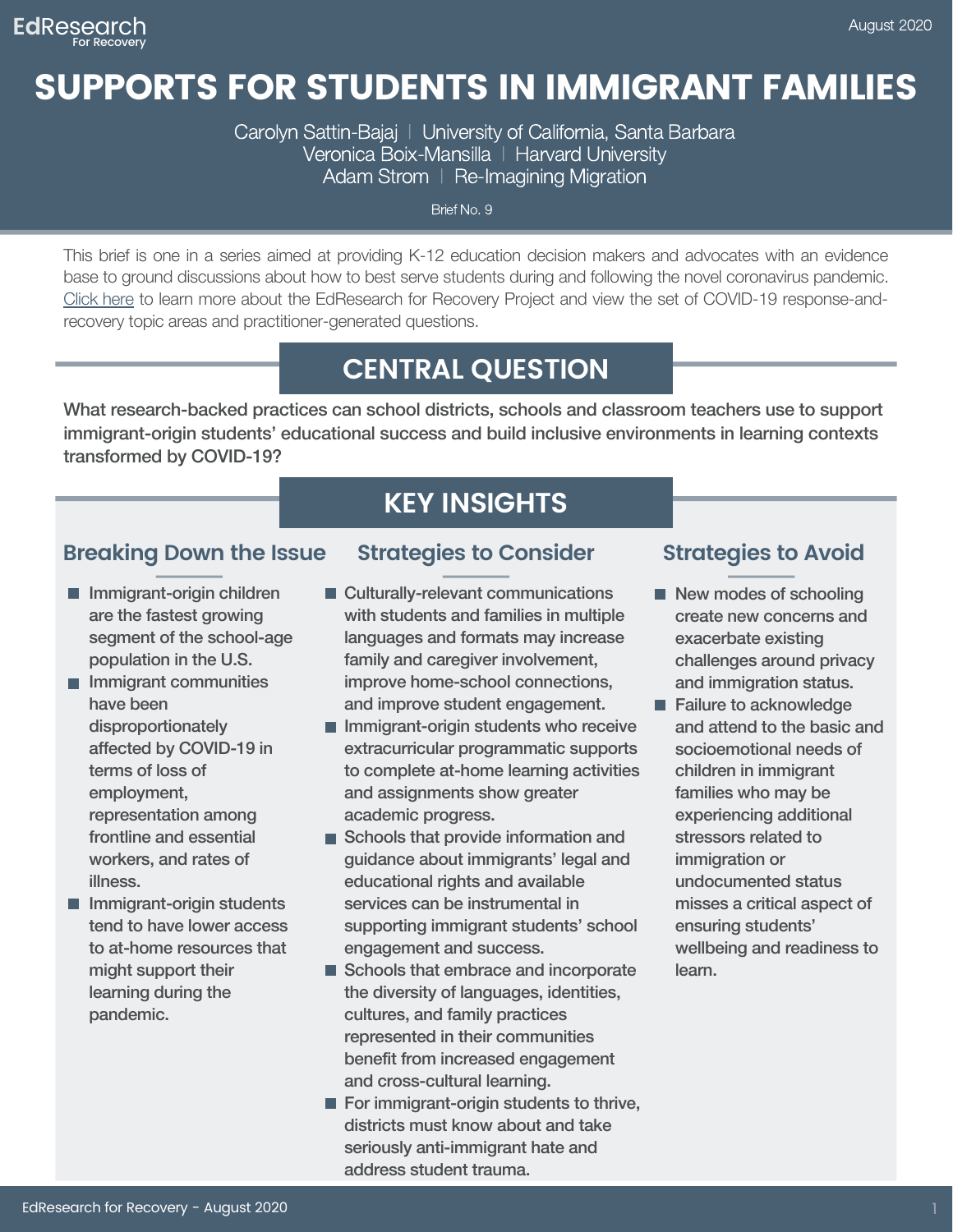Note: There is considerable overlap between the immigrant-origin population and the English learner (EL) population. This brief focuses on the former. An additional brief in the [series](https://annenberg.brown.edu/recovery) will look at research-based practices for English learners.

## **BREAKING DOWN THE ISSUE**

Immigrant-origin children are the fastest growing segment of the school-age population in the U.S.

- Roughly [20 million children](https://www.childtrends.org/indicators/immigrant-children) (25% of the country's school-age population) have at least one foreignborn parent; immigrants comprised [over 14%](https://www.pewresearch.org/fact-tank/2019/06/17/key-findings-about-u-s-immigrants/) of the U.S. population in 2017.
	- Among K-12 students of immigrant-origin, around 10% are first generation immigrants and 90% are U.S.-born children of immigrants (second generation).
	- About half of this population is Latino/a and 10.1% are classified as English learners. Since 2008, immigrants from Asia (mostly China and India) have been the largest group of [new arrivals.](https://www.pewresearch.org/fact-tank/2019/06/17/key-findings-about-u-s-immigrants/)
- Four million children, or 8% of all children enrolled in public and private K-12 schools in the United States, [are living with at least one undocumented parent.](https://www.pewresearch.org/hispanic/2018/11/27/most-unauthorized-immigrants-live-with-family-members/)
	- Approximately 675,000 [children in U.S. schools are themselves undocumented.](https://www.pewresearch.org/hispanic/2018/11/27/most-unauthorized-immigrants-live-with-family-members/)

Immigrant communities have been disproportionately affected by COVID-19 in terms of loss of employment, representation among frontline and essential workers, and rates of illness.

- **Unemployment rates [rose faster among immigrants](https://www.migrationpolicy.org/research/covid-19-unemployment-immigrants-other-us-workers) than U.S.-born workers between January and** April 2020, particularly among immigrant women, largely due to the sectors in which their work is concentrated, including leisure and hospitality, personal services, and retail.
	- o Immigrants are [disproportionately represented among frontline healthcare and essential workers](https://www.migrationpolicy.org/article/immigrant-health-care-workers-united-states-2018) as doctors, nurses, pharmacists and home health aides.
	- o COVID-19 death rates are [higher among Black Americans and Latinos/as](https://www.brookings.edu/blog/up-front/2020/06/16/race-gaps-in-covid-19-deaths-are-even-bigger-than-they-appear/) than White Americans in every age group.

Immigrant-origin students tend to have lower access to at-home resources that might support their learning during the pandemic.

#### **[Immigrant-origin children are more likely to live in poverty.](https://www.childtrends.org/indicators/immigrant-children)**

- As of 2017, 47% of immigrant-origin children were living in poverty compared to 17% of non-immigrant-origin children.
- o Low-income students are predicted to have [significantly larger learning losses](https://www.edworkingpapers.com/sites/default/files/ai20-226-v2.pdf) due to COVID-19 than their higher income peers.
- o Households that are lower-income, Latino/a, and headed by adults with less than a high school diploma are [less likely to have broadband internet](https://pewrsr.ch/34gKusw) and more likely to rely on smartphones for internet, which may be less conducive to virtual schooling.
- o Children in immigrant families may have additional work, child care, or other responsibilities that [limit their time](https://www.semanticscholar.org/paper/Academic-trajectories-of-newcomer-immigrant-youth.-Su%C3%A1rez-Orozco-Gayt%C3%A1n/aae3c7a0f8536120c93e45de16d1ded685cfdecf) [and capacity to complete at-home assignments.](https://www.semanticscholar.org/paper/Academic-trajectories-of-newcomer-immigrant-youth.-Su%C3%A1rez-Orozco-Gayt%C3%A1n/aae3c7a0f8536120c93e45de16d1ded685cfdecf)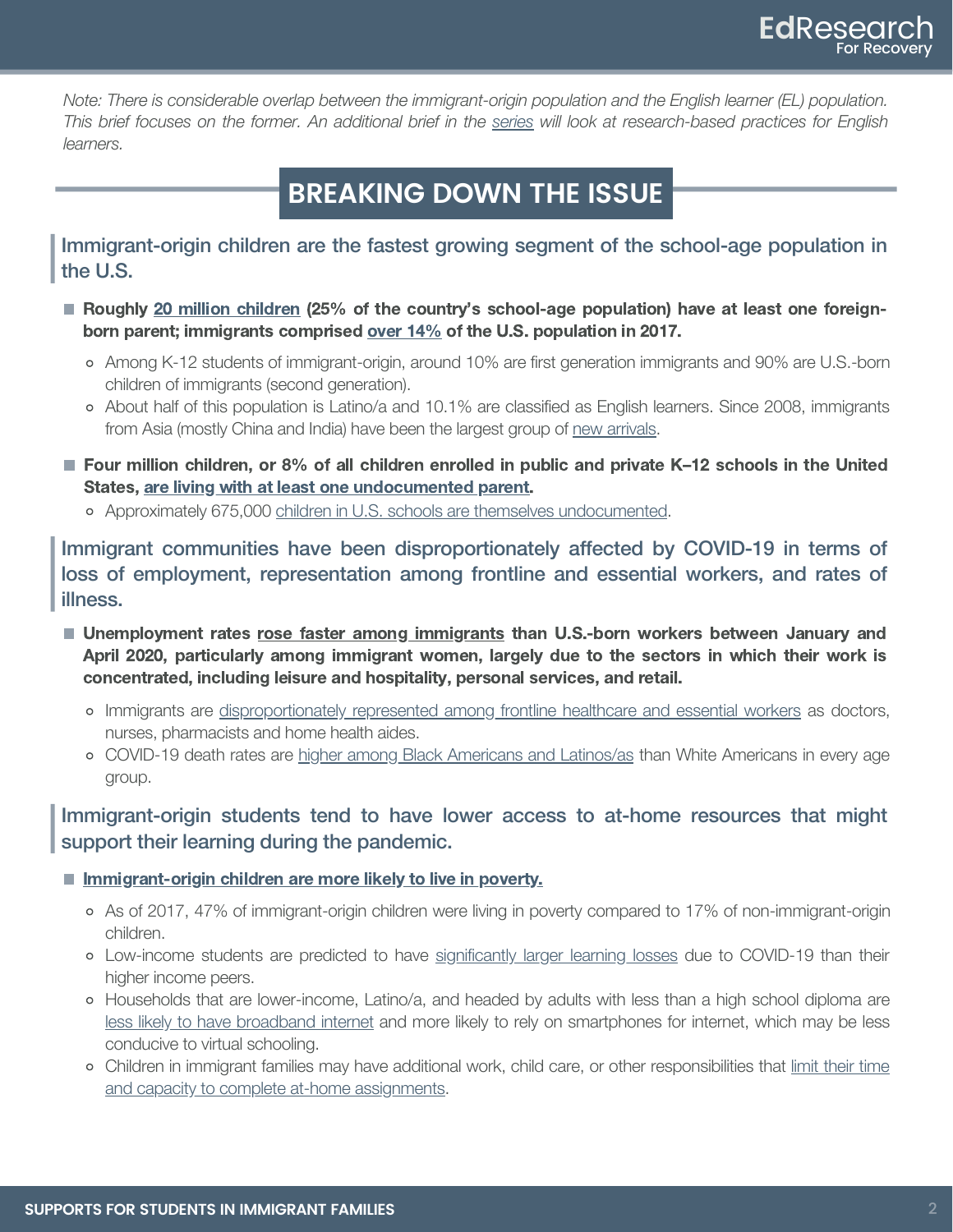- Children in undocumented families may be ineligible for some of the federally funded COVID-19 related resources.
	- Undocumented immigrants are ineligible for supports such as [federal unemployment insurance benefits,](https://www.kqed.org/news/11809657/new-covid-19-relief-benefits-leaves-out-some-undocumented-immigrants) making them particularly vulnerable to the economic fallout from the pandemic.
	- Even when eligibility is not a barrier, undocumented immigrants may be reluctant to apply for public benefits because of concerns about confidentiality of the personal information they provide.
	- Children living in undocumented or mixed-status households [may have greater concerns about online privacy](https://www.si.umich.edu/about-umsi/news/undocumented-immigrants-privacy-risk-online-phones) [and security](https://www.si.umich.edu/about-umsi/news/undocumented-immigrants-privacy-risk-online-phones) when learning in virtual settings, leading to decreased participation.

#### **STRATEGIES TO CONSIDER**

Culturally-relevant communications with students and families in multiple languages and formats may increase family and caregiver involvement, improve home-school connections and improve student engagement.

- School districts are [legally mandated to provide education-related information](https://www.colorincolorado.org/sites/default/files/dcl-factsheet-lep-parents-201501.pdf) in languages that every family understands.
	- Many larger school districts already have [interpretation hotlines in place;](https://www.philasd.org/multilingual/language-access/) school leaders and teachers can use these hotlines to set up conversations with families.
	- Smaller districts can partner with local community organizations to expand their translation and interpretation capacity and have resources translated more quickly. For example, the Sioux Falls School District established a partnership with [SD Voices for Peace,](https://sdvfpeace.org/) which produced translations of relevant COVID-19-related materials in multiple languages.
	- Translation apps can be used to fill in gaps in district translation and interpretation services and in emergency situations but are not recommended as the primary or sole source for translation. [Talking Points](https://talkingpts.org/) is an app that translates messages between districts/teachers and families in many different languages. Users are not required to download an app and families receive messages as a text message; individual and mass texts can be sent while protecting privacy.

#### Some districts have built direct programs that foster stronger ties with immigrant families and help immigrant parents become more effective advocates for their children.

- o A [study of a Mexican immigrant parent empowerment effort in a California school district](https://www.journals.uchicago.edu/doi/abs/10.1086/444003) found that creating opportunities in which immigrant families created meeting agendas and helped determine resource allocations allowed parents to feel a part of their children's schools and schooling and take more active roles. Activities such as workshops on topics chosen by parents helped immigrant parents learn how to help their children to succeed educationally. Evidence of attempts at power sharing on the part of the district and investment in special programs for Spanish-speaking students and families validated families' social and cultural experiences and increased home-school cooperation.
- o A separate [experimental study evaluating the effects of daily phone calls and text message communications](https://www.tandfonline.com/doi/full/10.1080/19345747.2012.743636?casa_token=V9MwQD5hJm4AAAAA%3AJvTD_9ysjqawinGDgBqb00onSIwyvLIzHeFLGPKwICTTlTToGMjnrWQfkFQUlSL__s7zXOsArUWM) [from teachers to parents](https://www.tandfonline.com/doi/full/10.1080/19345747.2012.743636?casa_token=V9MwQD5hJm4AAAAA%3AJvTD_9ysjqawinGDgBqb00onSIwyvLIzHeFLGPKwICTTlTToGMjnrWQfkFQUlSL__s7zXOsArUWM) of children participating in a mandatory summer school program found that more frequent communication immediately increased students' homework completion rates (by 40%), class participation (by 15%) and on-task behavior (by 25%). Over 30% of the treatment group were students classified as "limited English proficient" indicating a sizable proportion of immigrant-origin students/families in the sample.
- o The [Immigrant Parent Leadership Initiative](http://www.healthinschools.org/wp-content/uploads/2016/10/EKuglerParents.pdf) at Annandale High School in Virginia provides an example of a program where support, information, and resources aimed specifically at immigrant parents provided a direct avenue for family involvement.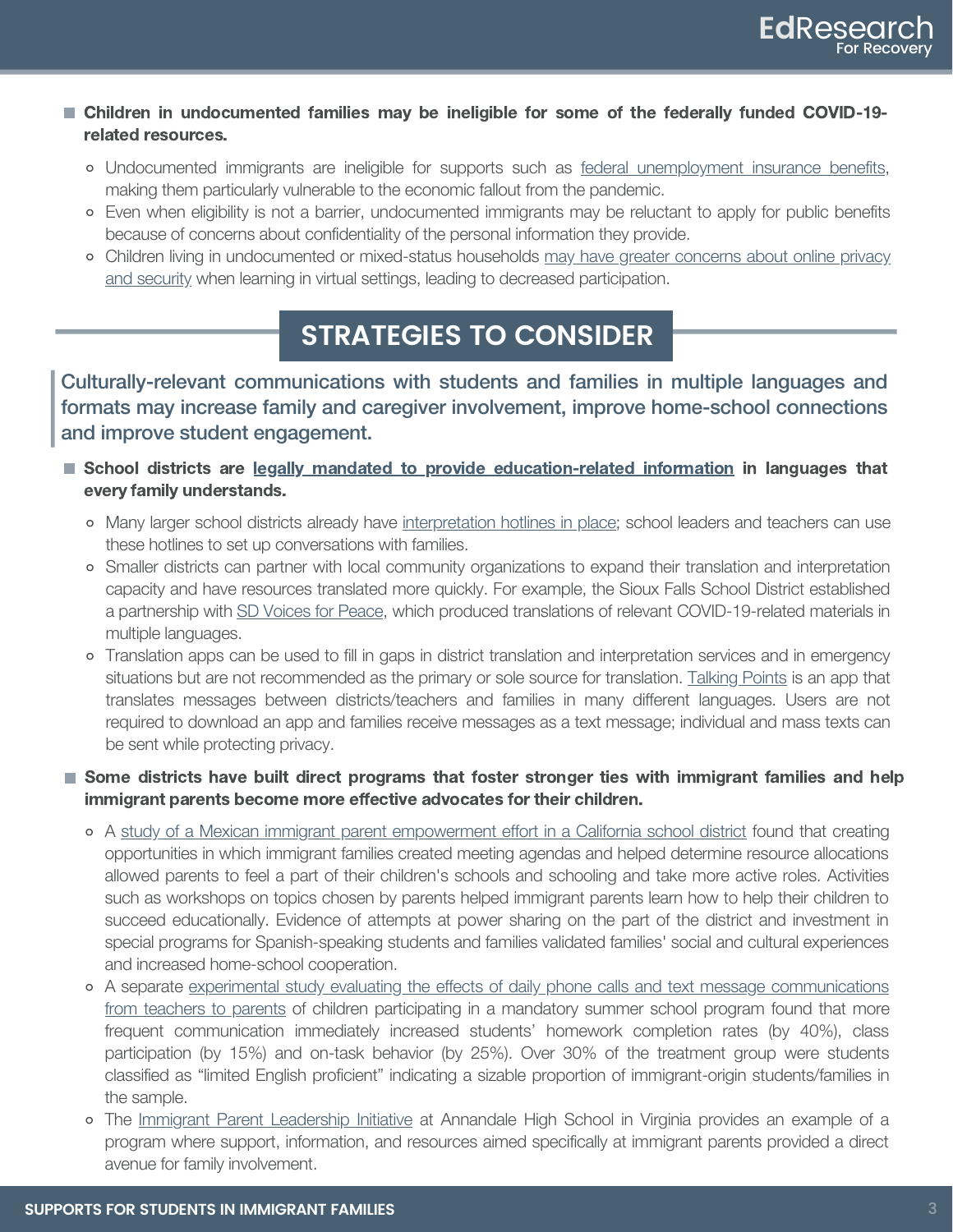Districts that do not have capacity or expertise in house to develop programs like these can provide similar supports by partnering with local culturally-specific [community-based](https://research.steinhardt.nyu.edu/scmsAdmin/media/users/ac190/IHDSC_Approaches_to_Protect_Childrens_Access_to_Health_and_Human_Services_in_an_Era_of_Harsh_Immigration_Policy.pdf) organizations (including faith-based, immigrant-serving, health, and advocacy organizations) that have already established relational trust with immigrant families.

Immigrant-origin students who receive extracurricular programmatic supports to complete at-home learning activities and assignments show greater academic progress.

- **Both formal programs and after-school activities have been shown to improve [academic](https://www.tandfonline.com/doi/abs/10.1207/s15430421tip4303_8)** [performance](https://www.tandfonline.com/doi/abs/10.1207/s15430421tip4303_8) for immigrant youth.
	- One study of high school-age newcomer immigrant students found that attending [homework](https://www.journals.uchicago.edu/doi/abs/10.1086/662008?mobileUi=0) help sessions at school was a key contributor to homework [completion.](https://www.journals.uchicago.edu/doi/abs/10.1086/662008?mobileUi=0)
	- School districts can partner with community-based organizations, public libraries and [municipal](https://www.tualatinoregon.gov/library/free-homework-labs-and-online-homework-help) offices in their cities and towns that offer homework help and other educational supports and promote their services. These include live, online tutoring and homework help with trained tutors who can provide support in multiple languages. The public library system in Glendale, [California,](https://www.glendaleca.gov/government/departments/library-arts-culture/services/homework-help-now) for example, offers live, online homework and writing assistance, tutoring, practice tests, flashcards, and college counseling. Some also offer support for adults including preparation for citizenship tests, Microsoft Office, GED exam preparation, and résumé writing.
- Students in immigrant families are more likely to benefit from assignments that do not exclusively require home computers and broadband internet connections, do not anticipate high levels of parental assistance, are at the appropriate level of English proficiency and draw on students' own funds of knowledge.
	- Homework should provide English learners with an opportunity to develop language skills and reinforce content without [demanding](https://www.hup.harvard.edu/catalog.php?isbn=9780674045804) an unrealistic level of academic English proficiency.
	- Assignments that allow students to build on prior knowledge and to draw on cultural and linguistic [resources](https://education.ucsc.edu/ellisa/pdfs/Moll_Amanti_1992_Funds_of_Knowledge.pdf) and learning styles (or funds of knowledge) may better engage linguistic and ethnic minority [students](https://www.tcpress.com/walking-the-road-9780807744338) and produce more [successful](http://lmcreadinglist.pbworks.com/f/Ladson-Billings%20%281995%29.pdf) results.

Schools that provide information and guidance about immigrants' legal and educational rights and available services can be instrumental in supporting immigrant students' school engagement and success.

- School districts can affirmatively demonstrate their commitment to inclusion and support of undocumented students and families through [widespread](https://multilingual.mpls.k12.mn.us/resources_for_immigrants.html) messages, legal services and [information,](https://protectingimmigrantfamilies.org/immigrant-eligibility-for-public-programs-during-covid-19/) and removal of barriers to access and enrollment in schools.
	- The Boston Public School system created the website, We Dream [Together,](https://bpsoell.wixsite.com/wedreamtogether) to publicly show support and bring together resources specifically targeted toward undocumented students. The Minneapolis Board of Education released a public [resolution](https://v3.boardbook.org/Public/PublicItemDownload.aspx?ik=39770800) affirming all students' rights to be in school.
	- o Teachers, school counselors, and school support staff that encourage [undocumented](https://www.ucpress.edu/book.php?isbn=9780520287266) students, foster their educational aspirations, and present themselves as willing sources of [guidance](https://www.policybriefs.org/briefs/school-based-personnel) have been found to positively influence students' academic and life trajectories.
- **Districts can provide basic information about immigrants' rights and offer staff trainings so they are** prepared to answer questions and allay students' fears about security related to their schooling or their families' safety.
	- Disseminating brief readings like Teaching [Tolerance's](https://www.tolerance.org/magazine/spring-2017/immigrant-and-refugee-children-a-guide-for-educators-and-school-support-staff) Guide for Educators or distributing Know Your [Rights](https://cliniclegal.org/resources/protecting-your-community/know-your-rights/know-your-rights-guide-your-rights-when?utm_campaign=2bcbda9072-election_Jan27&utm_medium=email&utm_source=CLINIC%20Mail&utm_term=0_a33179621a-2bcbda9072-) [materials](https://cliniclegal.org/resources/protecting-your-community/know-your-rights/know-your-rights-guide-your-rights-when?utm_campaign=2bcbda9072-election_Jan27&utm_medium=email&utm_source=CLINIC%20Mail&utm_term=0_a33179621a-2bcbda9072-) to educators to share with families can be valuable ways to equip educators and support families.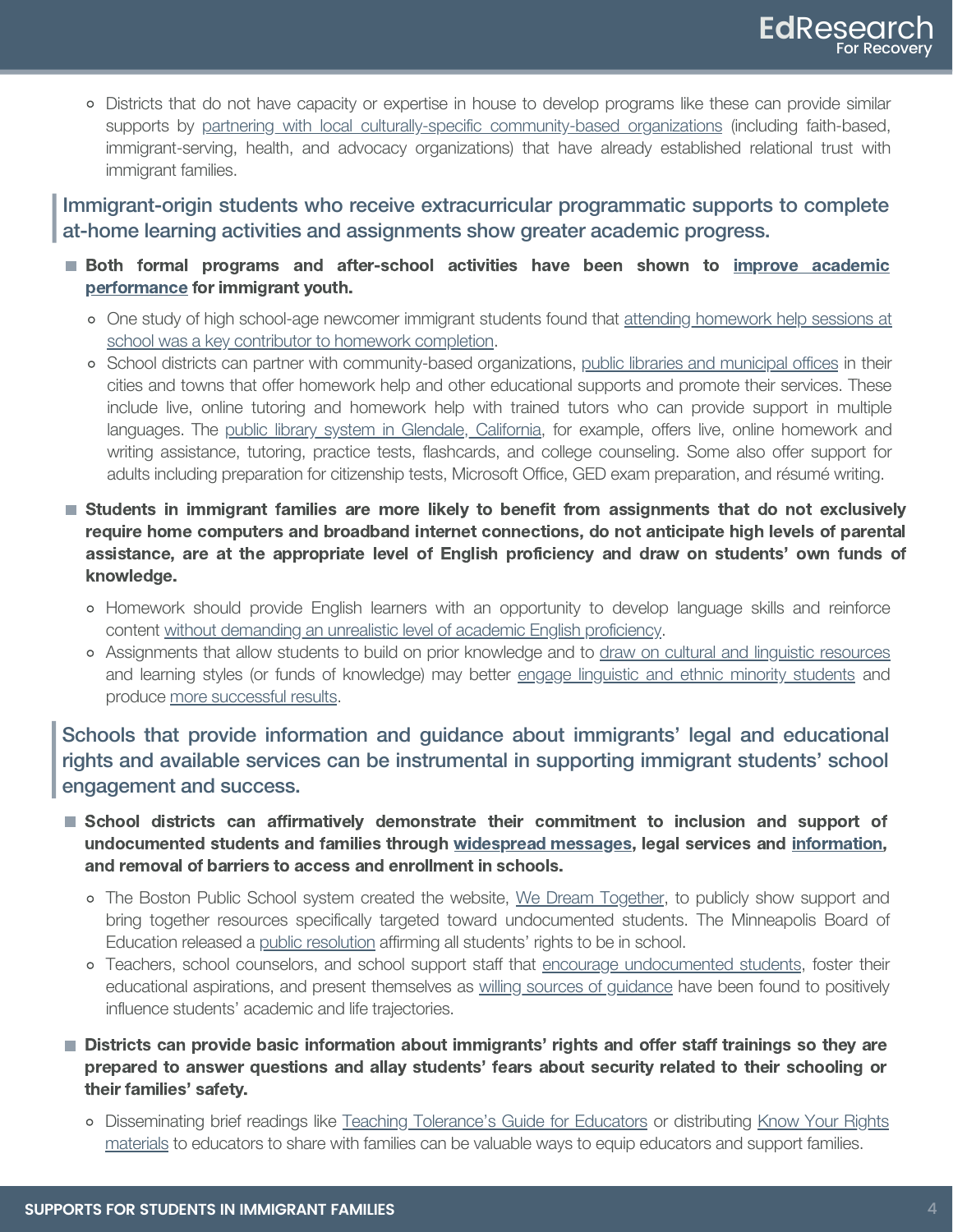Schools that [embrace and incorporate the diversity of languages, identities, cultures, and](https://soeonline.american.edu/blog/benefits-of-inclusion-and-diversity-in-the-classroom) [family practices represented in their communities](https://soeonline.american.edu/blog/benefits-of-inclusion-and-diversity-in-the-classroom) benefit from increased engagement and cross-cultural learning.

- **Opportunities for culturally relevant learning opportunities are essential for sustained engagement** [and are associated with higher achievement.](https://journals.sagepub.com/doi/full/10.3102/0002831216677002?casa_token=Luv8v9qkAccAAAAA%3AL2kewvDJxUXtJ168aQ1v6MeXltrZS0CfoO1BUWsANpVh3hxKDJAm8qFgCZfBuKGlr840QiGy0MKo)
	- o School rituals, daily routines, and every day ["schooltalk"](https://thenewpress.com/books/schooltalk) can be [infused with the value of diversity,](https://www.ncld.org/wp-content/uploads/2019/12/Guide-to-Creating-Inclusive-Schools-12.9.2019.pdf) including in remote learning situations.
	- Messages of inclusion can be displayed in the hallways, public spaces, presentations, school communications, and [physical and virtual classrooms.](https://reimaginingmigration.org/cultural-responsive-teaching-checklist/)
	- Teaching about immigrant-origin students' histories and cultures, including their families' stories of [immigration](https://reimaginingmigration.org/learning-arc/) [across subjects](https://reimaginingmigration.org/learning-arc/) (e.g., art, geography, history, literature, math, and science) offers an avenue to build connections and [practice culturally responsive pedagogies.](https://www.hepgjournals.org/doi/abs/10.17763/haer.84.1.p2rj131485484751)
	- Asking students to [engage with and reflect on the challenging civic issues of the day that are connected to](https://edsource.org/2016/bringing-controversial-issues-into-the-classroom/567439) [migration](https://edsource.org/2016/bringing-controversial-issues-into-the-classroom/567439) is a compelling way to address real events while building bridges across communities.
- **[Trusting relationships between educators and immigrant-origin students](https://research.steinhardt.nyu.edu/scmsAdmin/uploads/004/293/TCR%202009.pdf) and [safe, supportive school](https://www.sciencedirect.com/science/article/abs/pii/S0190740904001513)** [environments](https://www.sciencedirect.com/science/article/abs/pii/S0190740904001513) can significantly improve their school engagement and outcomes.
	- Educators can take advantage of informal opportunities for connecting between classes; teaching virtually, this might mean texting or scheduling quick one-on-one chats. This might require rethinking [district regulations](https://chicago.chalkbeat.org/2020/3/20/21196091/should-chicago-let-students-video-chat-with-teachers-pandemic-tests-technology-restrictions) [about the use of technology to connect with students.](https://chicago.chalkbeat.org/2020/3/20/21196091/should-chicago-let-students-video-chat-with-teachers-pandemic-tests-technology-restrictions)
	- o Inviting students to [talk about their stories of movement and migration](https://www.colorincolorado.org/article/building-bridges-through-storytelling-what-are-your-students-stories) can help build connection, reduce prejudice, empower immigrant-origin students, and enhance empathy among their peers. Re-Imagining Migration's [Moving Stories](https://sharemylesson.com/teaching-resource/moving-stories-mini-unit-exploring-stories-movement-and-migration-320935) resources provide a model storytelling unit for virtual classrooms.

For immigrant-origin students to thrive, districts must know about and take seriously antiimmigrant hate and address student trauma.

- School personnel must be [prepared and empowered to intervene](https://www.scholastic.com/teachers/articles/teaching-content/cyberbullying-what-teachers-and-schools-can-do/) to support students who are targeted by discriminatory language and behavior, including how to address online bullying that happens outside of school.
	- [Sixty-eight percent of school principals report that federal immigration enforcement policies and the political](https://idea.gseis.ucla.edu/publications/school-and-society-in-age-of-trump/) [rhetoric around immigration have harmed student well-being and learning](https://idea.gseis.ucla.edu/publications/school-and-society-in-age-of-trump/) and have undermined the work of their schools in general.
	- Teachers can [create a contract with students to establish norms for classroom discussions](https://www.tolerance.org/sites/default/files/general/TT%20Difficult%20Conversations%20web.pdf) and communications and to set clear expectations.
	- Intervention online will require contacting students and developing an understanding of their digital habits and lives. [\(Common Sense Media](https://www.commonsense.org/education/) has a wealth of resources in this area.)
- **Experts in youth trauma [recommend that child-serving agencies incorporate trauma-informed](https://psycnet.apa.org/record/2008-10899-003)** [approaches into their practices](https://psycnet.apa.org/record/2008-10899-003) to improve the quality of care for young people, including screening for trauma exposure, using evidence-based practices and providing resources about trauma and appropriate care to providers, trauma survivors and families.
	- Applying trauma-informed approaches to immigrant-origin children is especially crucial given possible trauma they might have experienced prior to immigrating to the United States as well as new trauma experienced while living in this country. New trauma may result from immigration enforcement policies and COVID-related hate rhetoric, which has been [particularly targeted toward members of the Asian-American and Pacific-](https://www.adl.org/blog/reports-of-anti-asian-assaults-harassment-and-hate-crimes-rise-as-coronavirus-spreads)[Islander community.](https://www.adl.org/blog/reports-of-anti-asian-assaults-harassment-and-hate-crimes-rise-as-coronavirus-spreads)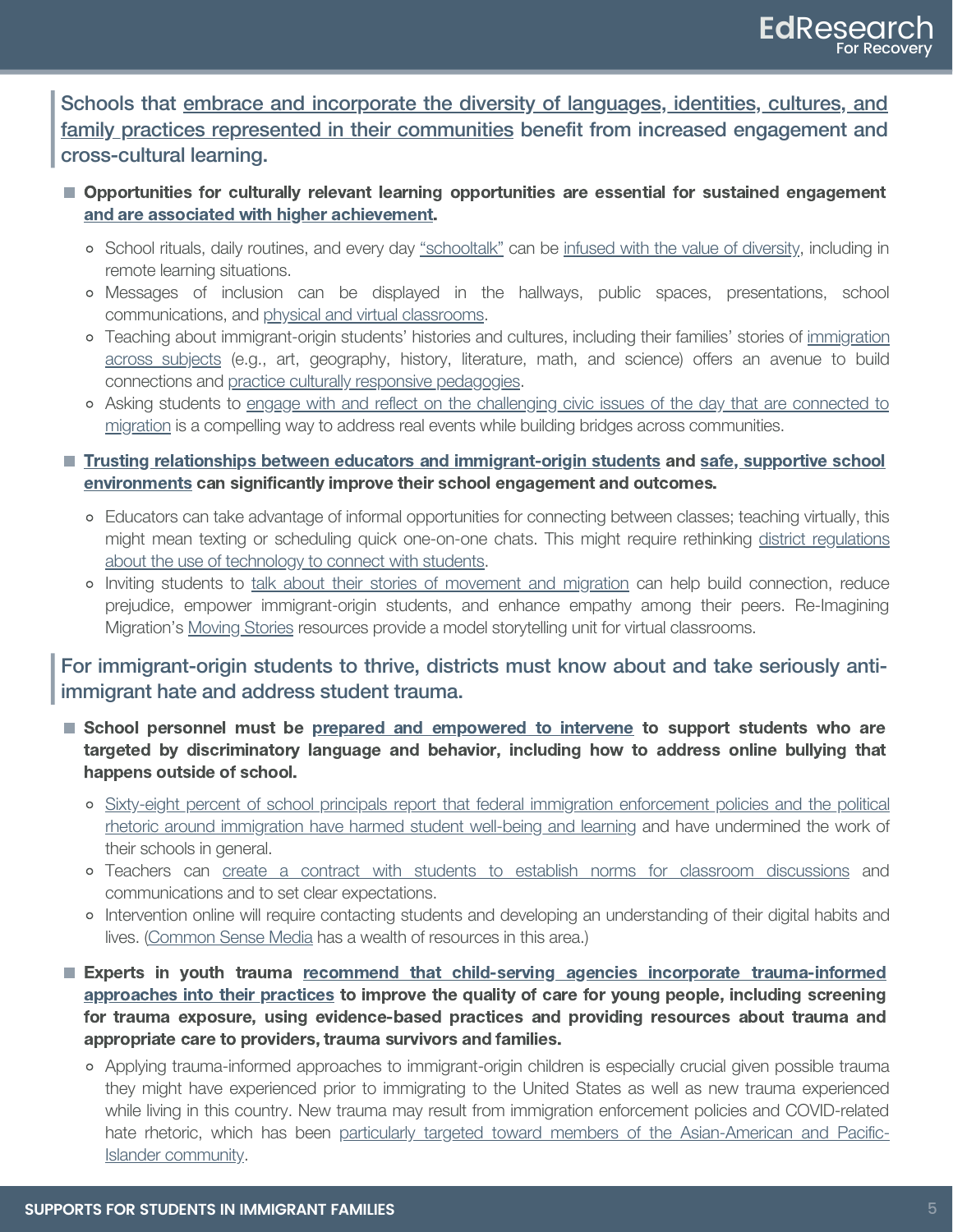## **STRATEGIES TO AVOID**

New modes of schooling create new concerns and exacerbate existing challenges around privacy and immigration status.

- **Districts that do not ask the right questions about student online privacy are likely to weaken their** ability to serve immigrant-origin students.
	- Districts should ensure students have privacy protection online and should make clear how they are [protecting](https://www.colorincolorado.org/sites/default/files/basic/SML-StudentPrivacyResources.pdf) [students'](https://www.colorincolorado.org/sites/default/files/basic/SML-StudentPrivacyResources.pdf) privacy when they are in virtual settings.
	- Online privacy might be particularly important to [immigrant](https://www.si.umich.edu/about-umsi/news/undocumented-immigrants-privacy-risk-online-phones) families who have increased concerns about [identification.](https://www.si.umich.edu/about-umsi/news/undocumented-immigrants-privacy-risk-online-phones) Districts can explicitly address privacy concerns with clear communications about policies and practices that are translated in multiple languages and available in different formats (e.g., online, printed).
	- [Undocumented](https://www.urban.org/research/publication/adults-immigrant-families-report-avoiding-routine-activities-because-immigration-concerns) immigrant families tend to avoid interacting with public institutions that may put them at risk of identification or [apprehension.](https://www.urban.org/research/publication/adults-immigrant-families-report-avoiding-routine-activities-because-immigration-concerns) Limiting or eliminating bureaucratic hurdles related to school enrollment or accessing materials (e.g., textbooks, district-furnished laptops, iPads, Chromebooks or other devices), may increase take-up and participation among children in undocumented families. This means waiving requirements to show government-issued IDs or submitting forms in-person, for example.
- **E** Children in [low-income](https://www.pewresearch.org/internet/2020/04/30/53-of-americans-say-the-internet-has-been-essential-during-the-covid-19-outbreak/) families are more likely to face technology barriers that impede consistent [participation](https://www.pewresearch.org/internet/2020/04/30/53-of-americans-say-the-internet-has-been-essential-during-the-covid-19-outbreak/) in virtual learning.
	- o Fear of releasing personal [information](https://nepc.colorado.edu/publication/newsletter-covid-privacy-040920) may further inhibit children with undocumented family members from engaging in online educational activities.
	- Confirming families' correct contact information and preferred forms of communication (e.g., phone call, text, email) is an important first step that may increase receipt of communications from district or classroom teachers and improve two-way communication.

Failure to acknowledge and attend to the basic and socioemotional needs of children in immigrant families who may be experiencing additional stressors related to immigration or undocumented status misses a critical aspect of ensuring students' wellbeing and readiness to learn.

- Undocumented families are ineligible for many government services and [COVID-19-related](https://protectingimmigrantfamilies.org/wp-content/uploads/2020/04/FAQ-COVID19-Relief-Legislation-and-Immigrants-2020-04-27.pdf) benefits resulting in increased financial hardship, as well as food and job [insecurity.](https://www.brookings.edu/blog/up-front/2020/05/06/the-covid-19-crisis-has-already-left-too-many-children-hungry-in-america/)
	- o Deportation remains an ongoing [concern](https://www.amnestyusa.org/wp-content/uploads/2020/05/Explainer-on-Deportations-and-Expulsions-During-the-COVID-19-Pandemic-1.pdf) for undocumented immigrants and their families. For students, this means even those who are U.S. citizens may struggle with fear about the dangers of deportation for undocumented parents or other relatives.
	- Asian-origin immigrant children have faced heightened [discrimination](https://asamnews.com/2020/04/01/california-representative-judy-chu-says-attacks-on-asian-americans-are-at-100-per-day-due-to-racism-surrounding-coronavirus-fears/) in schools and society since COVID-19 emerged.
	- Consequently, educators should consider using [trauma-informed](https://journals.sagepub.com/doi/full/10.1177/0031721717696476?casa_token=_yEwyUlZ8lQAAAAA%3AosEd8Y8mos7CsxIOKPrb4ERdpj9WjnvWt-I7YwU_jthStmVONNi3qc5lhn1raANgvSiUdt6_sxwV) educational practices to effectively support and teach immigrant-origin (and all) students experiencing trauma.